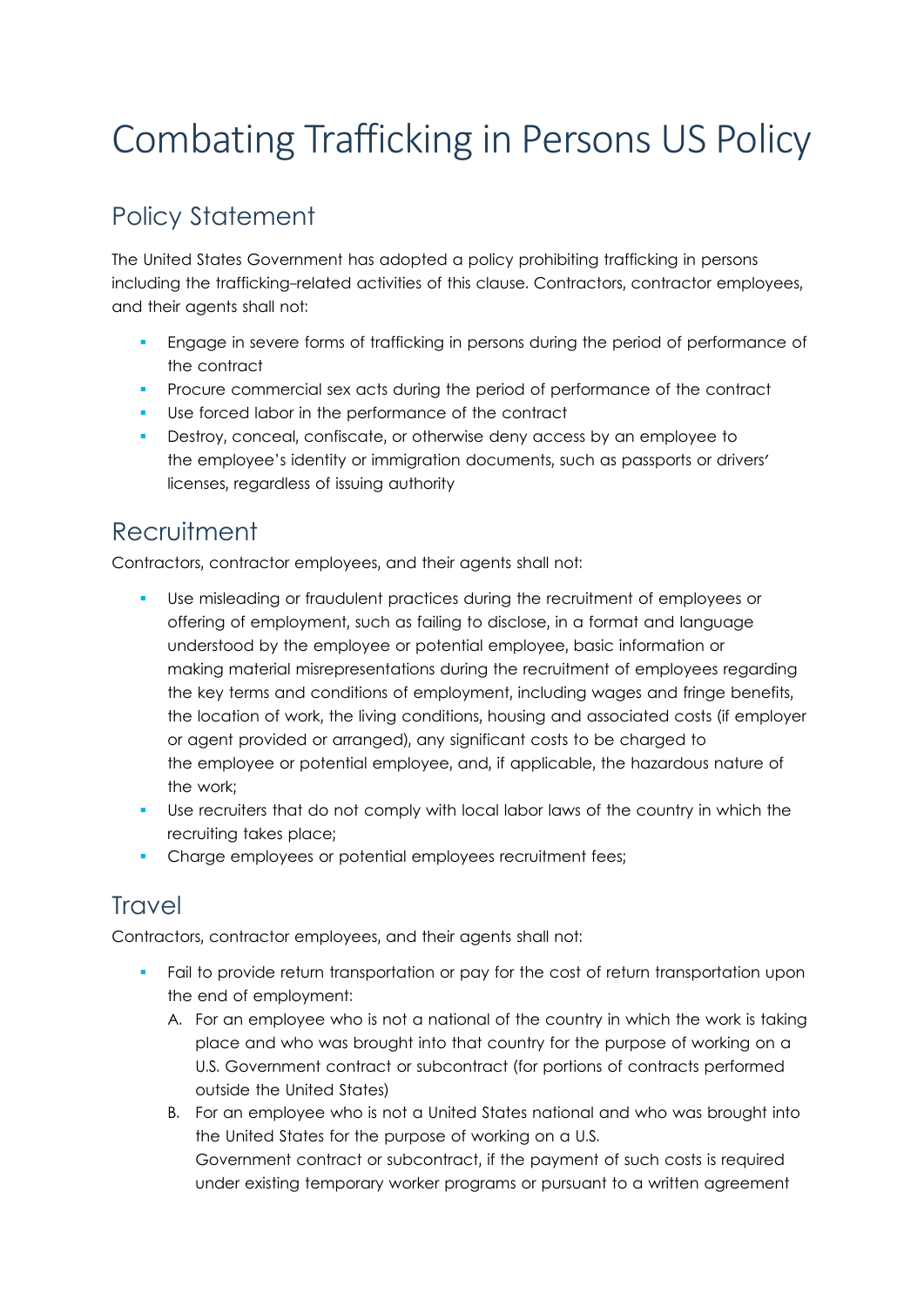with the employee (for portions of contracts performed inside the United States); except that:

- The requirements of this policy shall not apply to an employee who is:
	- A. Legally permitted to remain in the country of employment and who chooses to do so; or
	- B. Exempted by an authorized official of the contracting agency from the requirement to provide return transportation or pay for the cost of return transportation;
- The requirements of this policy are modified for a victim of trafficking in persons who is seeking victim services or legal redress in the country in persons
- The contractor shall provide the return transportation or pay the cost of return transportation in a way that does not obstruct the victim services, legal redress, or witness activity. For example, the contractor shall not only offer return transportation to a witness at a time when the witness is still needed to testify. This does not apply when the exemptions of this policy apply.

# Relocation

Contractors, contractor employees, and their agents shall not:

- Provide or arrange housing that fails to meet the host country housing and safety standards;
- **If required by law or contract, fail to provide an employment contract, recruitment** agreement, or other required work document in writing. Such written work document shall be in a language the employee understands.
- If the employee must relocate to perform the work, the work document shall be provided to the employee at least five days prior to the employee relocating.
- The employee's work document shall include, but is not limited to, details about work description, wages, prohibition on charging recruitment fees, work location(s), living accommodations and associated costs, time off, roundtrip transportation arrangements, grievance process, and the content of applicable laws and regulations that prohibit trafficking in persons.

# Contractor requirements

The Contractor shall:

- Notify its employees and agents of:
	- A. The United States Government's policy prohibiting trafficking in persons, described in this policy;
	- B. The actions that will be taken against employees or agents for violations of this policy. Such actions for employees may include, but are not limited to, removal from the contract, reduction in benefits, or termination of employment; and
- Take appropriate action, up to and including termination, against employees, agents, or subcontractors that violate the policy.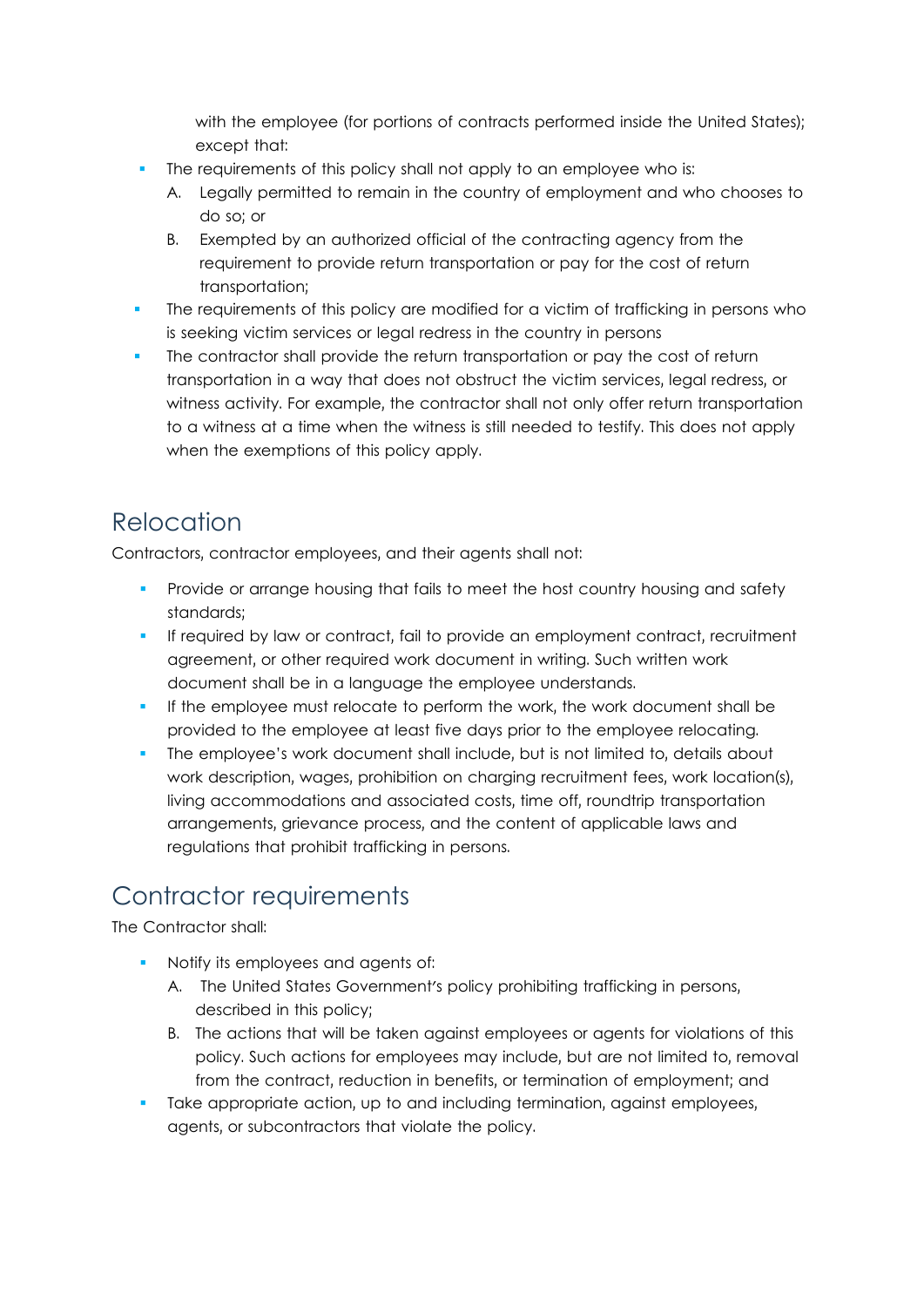## Notification

The Contractor shall inform the Contracting Officer and the agency Inspector General immediately of:

- Any credible information it receives from any source (including host country law enforcement) that alleges a Contractor employee, subcontractor, subcontractor employee, or their agent has engaged in conduct that violates the policy (see also [18 U.S.C. 1351,](http://uscode.house.gov/browse.xhtml;jsessionid=114A3287C7B3359E597506A31FC855B3) Fraud in Foreign Labor Contracting, and [52.203-13\(](https://www.acquisition.gov/far/52.203-13#FAR_52_203_13)b)(3)(i)(A), if that clause is included in the solicitation or contract, which requires disclosure to the agency Office of the Inspector General when the Contractor has credible evidence of fraud);
- Any actions taken against a Contractor employee, subcontractor, subcontractor employee, or their agent pursuant to this clause.
- If the allegation may be associated with more than one contract, the Contractor shall inform the contracting officer for the contract with the highest dollar value.

#### Remedies

In addition to other remedies available to the Government, the Contractor's failure to comply with the requirements of this policy may result in:

- Requiring the Contractor to remove a Contractor employee or employees from the performance of the contract;
- Requiring the Contractor to terminate a subcontract;
- Suspension of contract payments until the Contractor has taken appropriate remedial action;
- **Loss of award fee, consistent with the award fee plan, for the performance period in** which the Government determined Contractor non-compliance;
- Declining to exercise available options under the contract;
- Termination of the contract for default or cause, in accordance with the termination clause of this contract;
- Suspension or debarment.

# Mitigating and aggravating factors

When determining remedies, the Contracting Officer may consider the following:

- Mitigating factors. The Contractor had a Trafficking in Persons compliance plan or an awareness program at the time of the violation, was in compliance with the plan, and has taken appropriate remedial actions for the violation, that may include reparation to victims for such violations.
- Aggravating factors. The Contractor failed to abate an alleged violation or enforce the requirements of a compliance plan, when directed by the Contracting Officer to do so.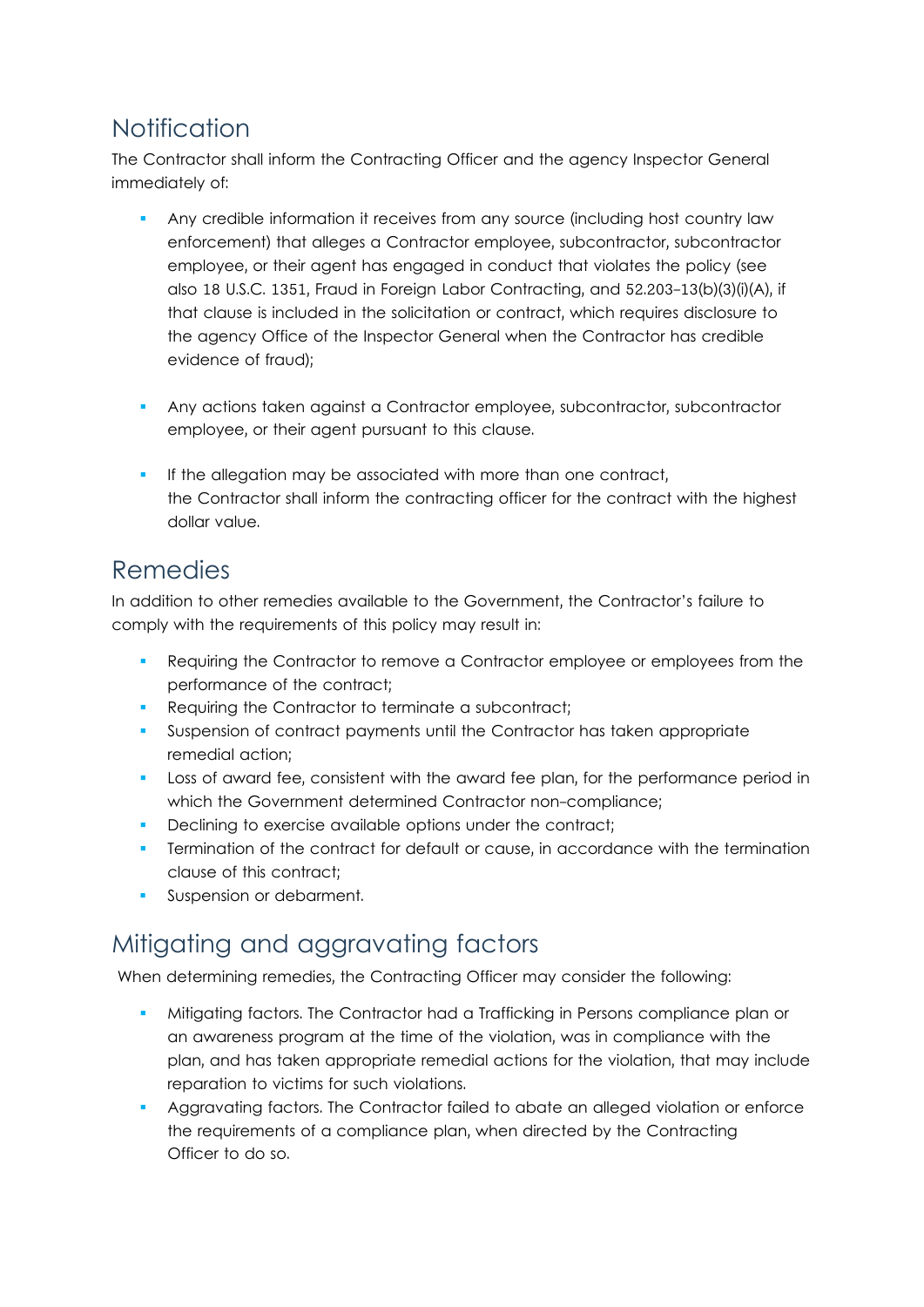# Full Cooperation

The Contractor shall, at a minimum:

- Disclose to the agency Inspector General information sufficient to identify the nature and extent of an offense and the individuals responsible for the conduct;
- **Provide timely and complete responses to Government auditors' and investigators'** requests for documents;
- **Cooperate fully in providing reasonable access to its facilities and staff (both inside** and outside the U.S.) to allow contracting agencies and other responsible Federal agencies to conduct audits, investigations, or other actions to ascertain compliance with the Trafficking Victims Protection Act of 2000 ( [22 U.S.C. chapter 78\)](http://uscode.house.gov/browse.xhtml;jsessionid=114A3287C7B3359E597506A31FC855B3), E.O. 13627, or any other applicable law or regulation establishing restrictions on trafficking in persons, the procurement of commercial sex acts, or the use of forced labor; and
- Protect all employees suspected of being victims of or witnesses to prohibited activities, prior to returning to the country from which the employee was recruited, and shall not prevent or hinder the ability of these employees from cooperating fully with Government authorities.

The requirement for full cooperation does not foreclose any Contractor rights arising in law, the FAR, or the terms of the contract. It does not-

- Require the Contractor to waive its attorney-client privilege or the protections afforded by the attorney work product doctrine;
- Require any officer, director, owner, employee, or agent of the Contractor, including a sole proprietor, to waive his or her attorney client privilege or Fifth Amendment rights;
- Restrict the Contractor from
	- A. Conducting an internal investigation
	- B. Defending a proceeding or dispute arising under the contract or related to a potential or disclosed violation.

# Compliance plan

This paragraph applies to any portion of the contract that-

- Is for supplies, other than commercially available off-the-shelf items, acquired outside the United States, or services to be performed outside the United States; and
- Has an estimated value that exceeds \$550,000.

The Contractor shall maintain a compliance plan during the performance of the contract that is appropriate-

- To the size and complexity of the contract; and
- To the nature and scope of the activities to be performed for the Government, including the number of non-United States citizens expected to be employed and the risk that the contract or subcontract will involve services or supplies susceptible to trafficking in persons.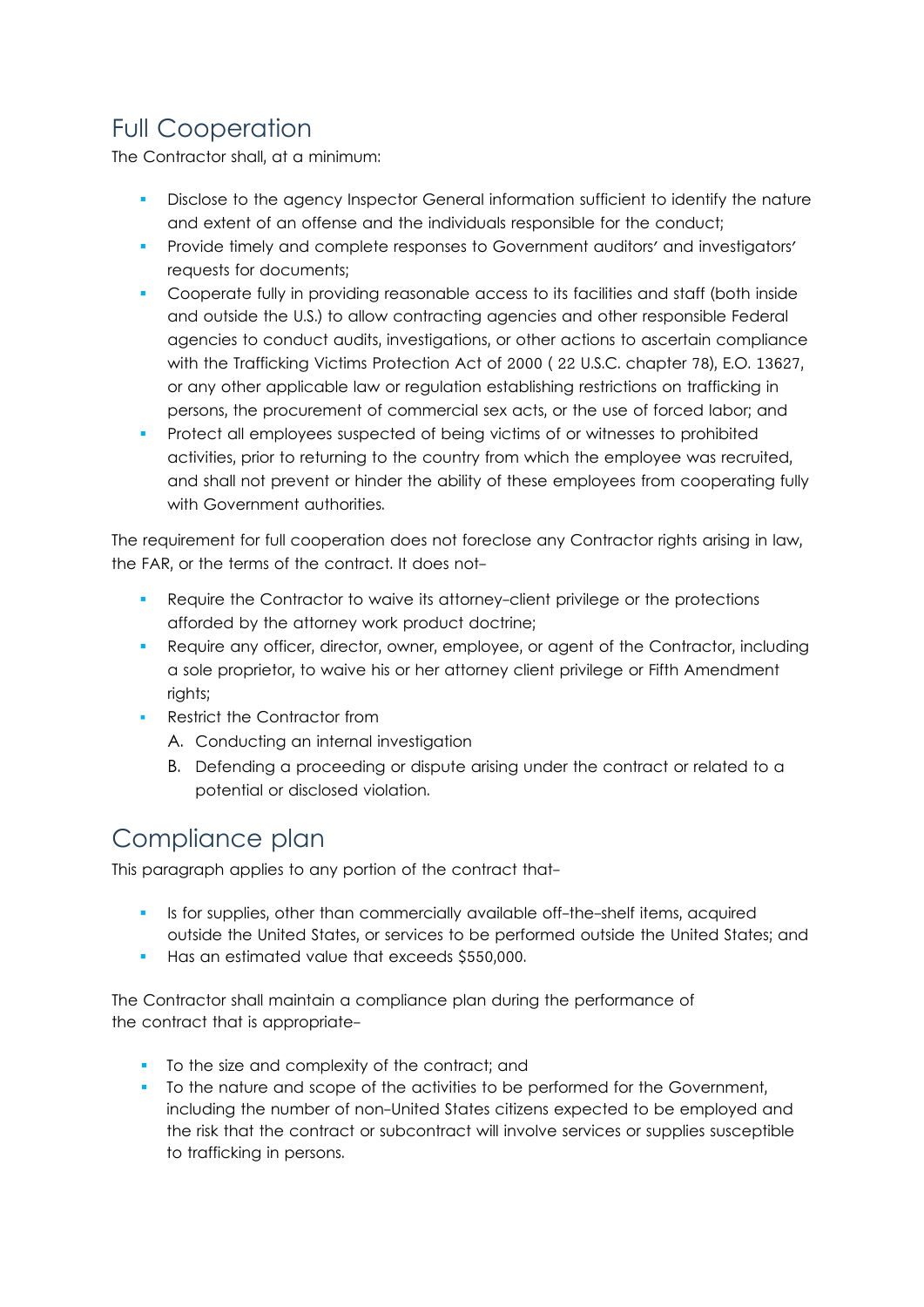Minimum requirements. The compliance plan must include, at a minimum, the following:

- An awareness program to inform contractor employees about the Government's policy prohibiting trafficking-related activities described in this policy, the activities prohibited, and the actions that will be taken against the employee for violations. Additional information about Trafficking in Persons and examples of awareness programs can be found at the website for the Department of State's Office to Monitor and Combat Trafficking in Persons at [http://www.state.gov/j/tip/.](http://www.state.gov/j/tip/)
- A process for employees to report, without fear of retaliation, activity inconsistent with the policy prohibiting trafficking in persons, including a means to make available to all employees the hotline phone number of the Global Human Trafficking Hotline at 1-844-888-FREE and its email address at [help@befree.org.](mailto:help@befree.org)
- A recruitment and wage plan that only permits the use of recruitment companies with trained employees, prohibits charging recruitment fees to the employees or potential employees and ensures that wages meet applicable host-country legal requirements or explains any variance.
- A housing plan, if the Contractor or subcontractor intends to provide or arrange housing, that ensures that the housing meets host-country housing and safety standards.
- Procedures to prevent agents and subcontractors at any tier and at any dollar value from engaging in trafficking in persons and to monitor, detect, and terminate any agents, subcontracts, or subcontractor employees that have engaged in such activities.

#### **Posting**

The Contractor shall post the relevant contents of the compliance plan, no later than the initiation of contract performance, at the workplace (unless the work is to be performed in the field or not in a fixed location) and on the Contractor's Web site (if one is maintained). If posting at the workplace or on the Web site is impracticable,

the Contractor shall provide the relevant contents of the compliance plan to each worker in writing.

The Contractor shall provide the compliance plan to the Contracting Officer upon request.

# Certification.

Annually after receiving an award, the Contractor shall submit a certification to the Contracting Officer that-

- It has implemented a compliance plan to prevent any prohibited activities identified in this policy and to monitor, detect, and terminate any agent, subcontract or subcontractor employee engaging in prohibited activities;
- **After having conducted due diligence, either** 
	- A. To the best of the Contractor's knowledge and belief, neither it nor any of its agents, subcontractors, or their agents is engaged in any such activities;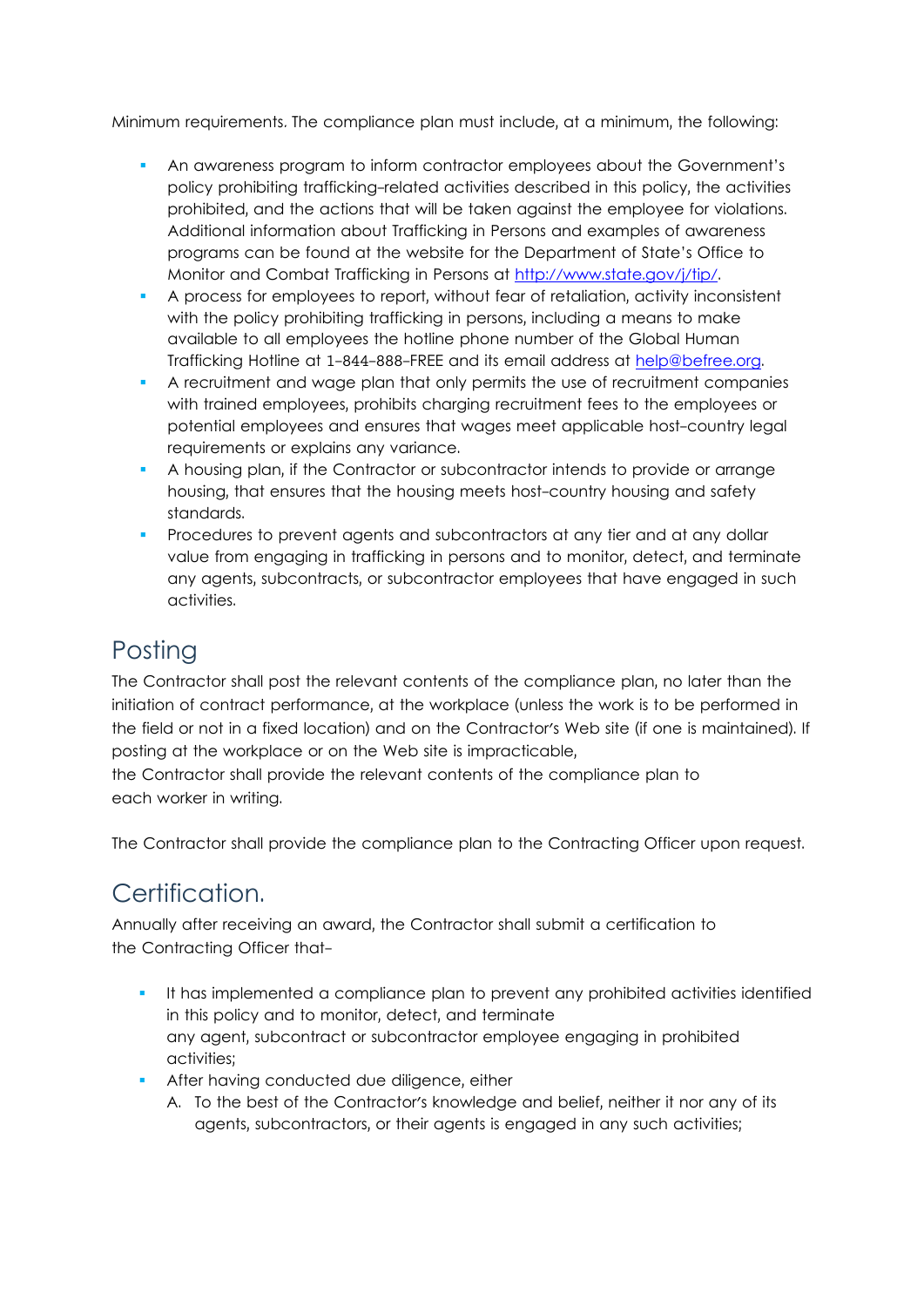B. If abuses relating to any of the prohibited activities identified in this policy have been found, the Contractor or subcontractor has taken the appropriate remedial and referral actions.

#### Subcontracts.

The Contractor shall include the substance of this policy in all subcontracts and in all contracts with agents. The requirements of this policy apply only to any portion of the subcontract that-

- Is for supplies, other than commercially available off-the-shelf items, acquired outside the United States, or services to be performed outside the United States; and
- Has an estimated value that exceeds \$550,000.
- If any subcontractor is required by this policy to submit a certification, the Contractor shall require submission prior to the award of the subcontract and annually thereafter. The certification shall cover the details in this policy.

#### Appendix 1 - Definitions

(a) Definitions. As used in this clause-

 Agent means any individual, including a director, an officer, an employee, or an independent contractor, authorized to act on behalf of the organization.

Coercion means-

(1) Threats of serious harm to or physical restraint against any person;

 (2) Any scheme, plan, or pattern intended to cause a person to believe that failure to perform an act would result in serious harm to or physical restraint against any person; or

(3) The abuse or threatened abuse of the legal process.

 Commercial sex act means any sex act on account of which anything of value is given to or received by any person.

Commercially available off-the-shelf (COTS) item —

(1) Means any item of supply (including construction material) that is—

(i) A commercial product at Federal Acquisition Regulation (FAR) [2.101;](https://www.acquisition.gov/far/2.101#FAR_2_101) 

(ii)Sold in substantial quantities in the commercial marketplace; and

 (iii)Offered to the Government, under a contract or subcontract at any tier, without modification, in the same form in which it is sold in the commercial marketplace; and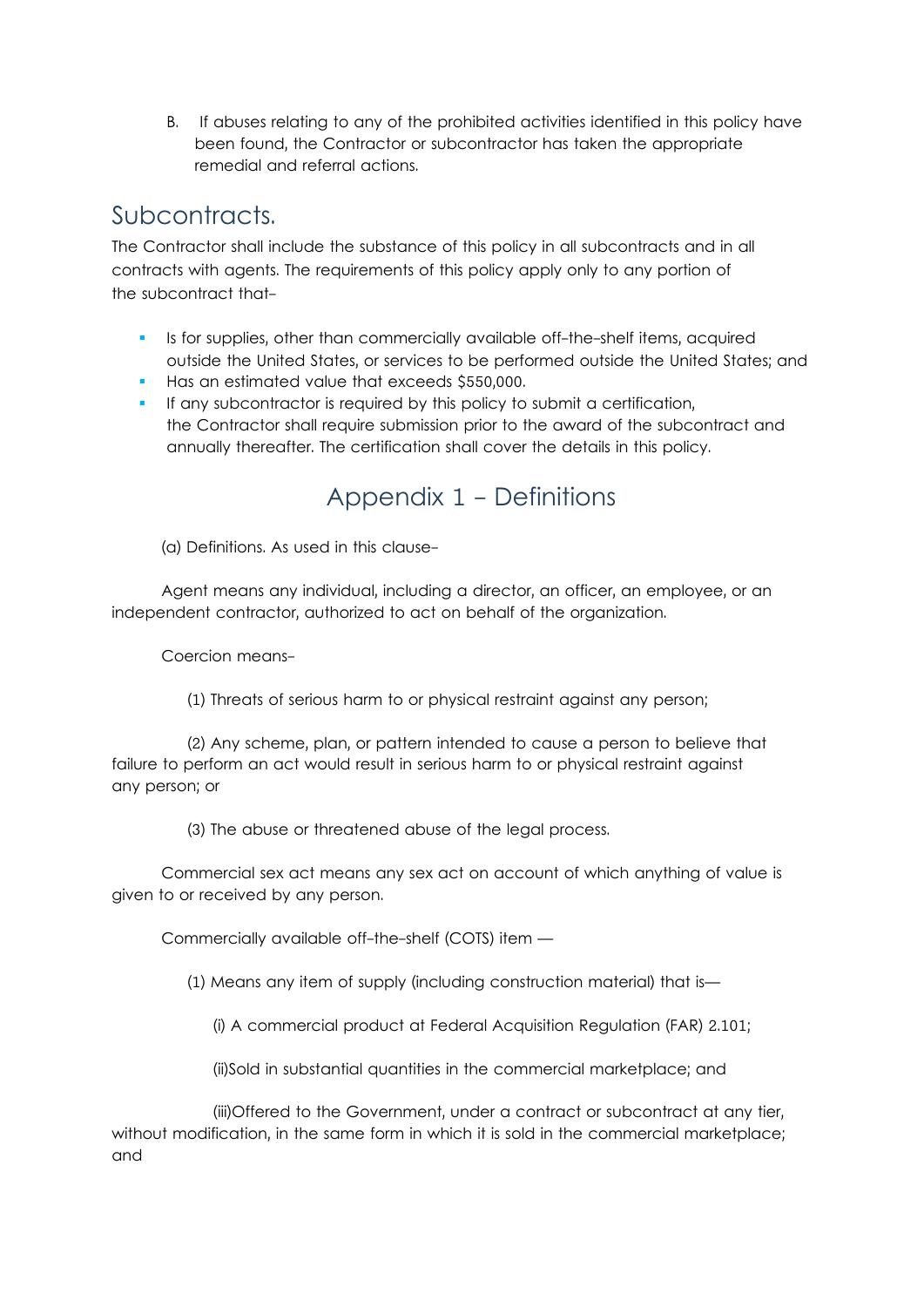(2)Does not include bulk cargo, as defined in [46 U.S.C. 40102\(4\),](http://uscode.house.gov/browse.xhtml;jsessionid=114A3287C7B3359E597506A31FC855B3) such as agricultural products and petroleum products.

 Debt bondage means the status or condition of a debtor arising from a pledge by the debtor of his or her personal services or of those of a person under his or her control as a security for debt, if the value of those services as reasonably assessed is not applied toward the liquidation of the debt or the length and nature of those services are not respectively limited and defined.

 Employee means an employee of the Contractor directly engaged in the performance of work under the contract who has other than a minimal impact or involvement in contract performance.

 Forced Labor means knowingly providing or obtaining the labor or services of a person-

 (1) By threats of serious harm to, or physical restraint against, that person or another person;

 (2) By means of any scheme, plan, or pattern intended to cause the person to believe that, if the person did not perform such labor or services, that person or another person would suffer serious harm or physical restraint; or

(3) By means of the abuse or threatened abuse of law or the legal process.

Involuntary servitude includes a condition of servitude induced by means of-

 (1) Any scheme, plan, or pattern intended to cause a person to believe that, if the person did not enter into or continue in such conditions, that person or another person would suffer serious harm or physical restraint; or

(2) The abuse or threatened abuse of the legal process.

 Recruitment fees means fees of any type, including charges, costs, assessments, or other financial obligations, that are associated with the recruiting process, regardless of the time, manner, or location of imposition or collection of the fee.

 (1) Recruitment fees include, but are not limited to, the following fees (when they are associated with the recruiting process) for-

 (i) Soliciting, identifying, considering, interviewing, referring, retaining, transferring, selecting, training, providing orientation to, skills testing, recommending, or placing employees or potential employees;

(ii) Advertising

 (iii) Obtaining permanent or temporary labor certification, including any associated fees;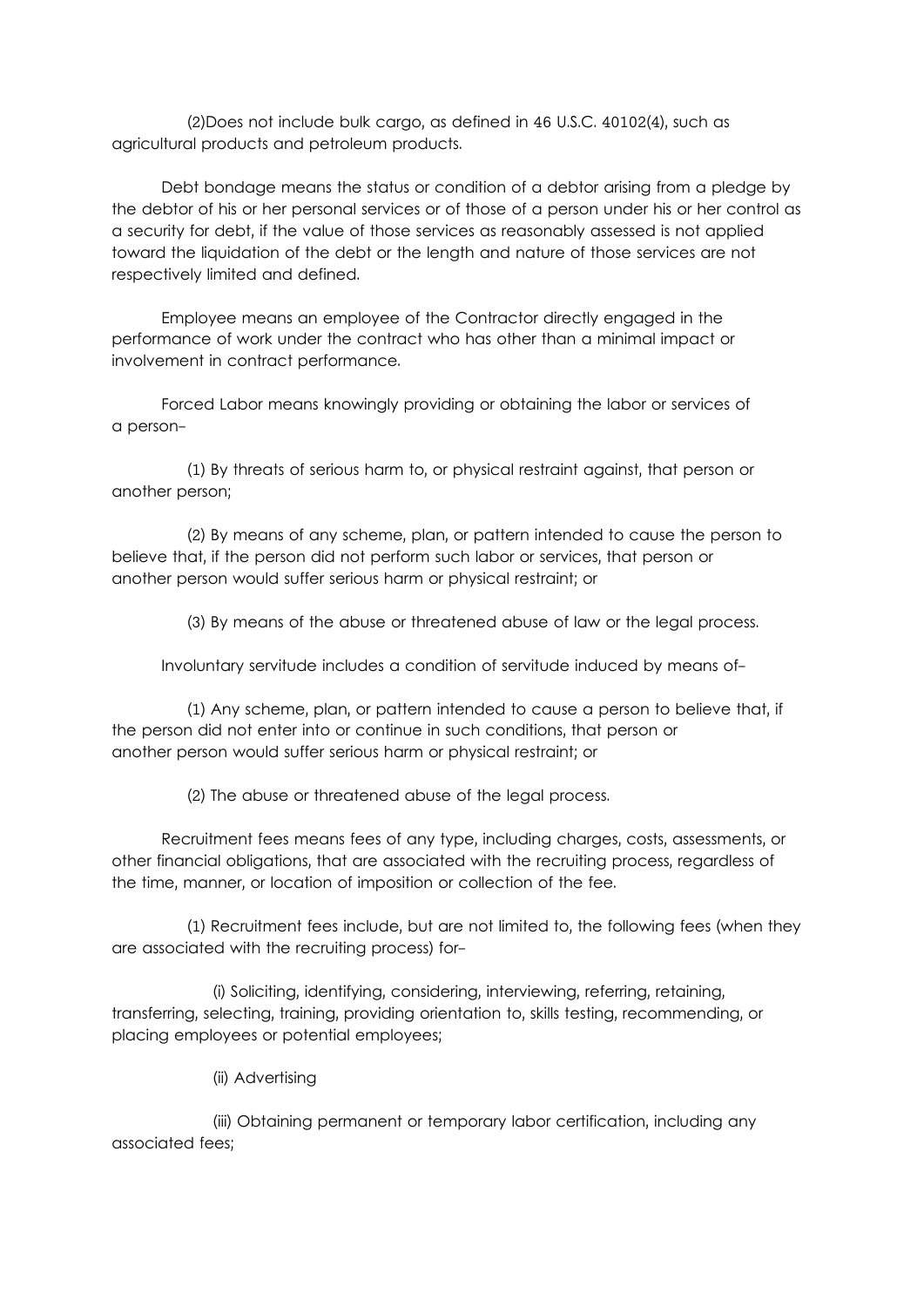(iv) Processing applications and petitions;

(v) Acquiring visas, including any associated fees;

 (vi) Acquiring photographs and identity or immigration documents, such as passports, including any associated fees;

 (vii) Accessing the job opportunity, including required medical examinations and immunizations; background, reference, and security clearance checks and examinations; and additional certifications;

(viii) An employer's recruiters, agents or attorneys, or other notary or legal fees;

 (ix) Language interpretation or translation, arranging for or accompanying on travel, or providing other advice to employees or potential employees;

 (x) Government-mandated fees, such as border crossing fees, levies, or worker welfare funds;

(xi) Transportation and subsistence costs-

 (A) While in transit, including, but not limited to, airfare or costs of other modes of transportation, terminal fees, and travel taxes associated with travel from the country of origin to the country of performance and the return journey upon the end of employment; and

(B) From the airport or disembarkation point to the worksite;

(xii) Security deposits, bonds, and insurance; and

(xiii) Equipment charges.

 (2) A recruitment fee, as described in the introductory text of this definition, is a recruitment fee, regardless of whether the payment is-

(i) Paid in property or money;

(ii) Deducted from wages;

(iii) Paid back in wage or benefit concessions;

(iv) Paid back as a kickback, bribe, in-kind payment, free labor, tip, or tribute;

or

 (v) Collected by an employer or a third party, whether licensed or unlicensed, including, but not limited to-

(A) Agents;